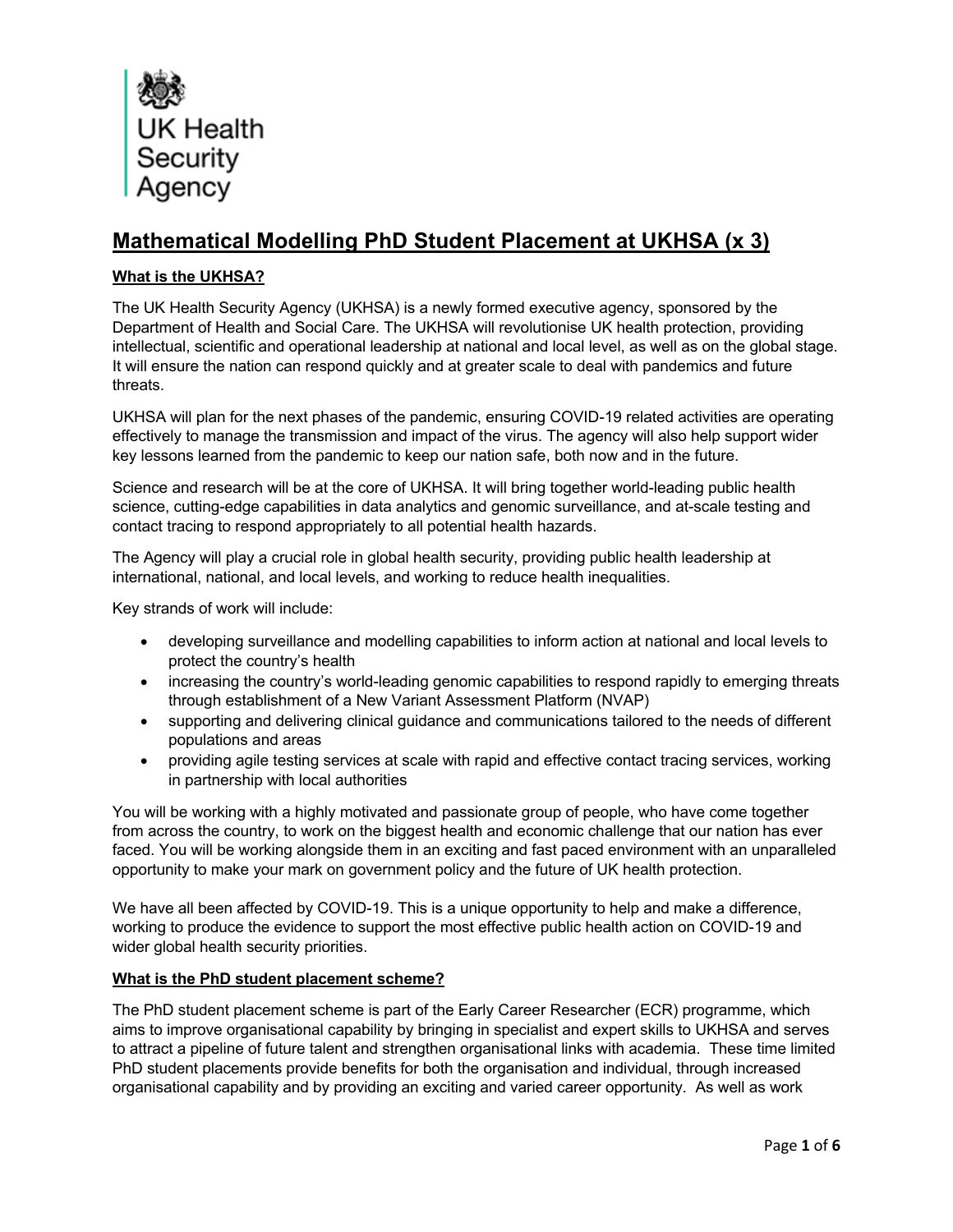

experience, the placement also provides a pastoral and development programme, together with opportunities for technical skills development.

#### **What roles are available?**

There are three roles available for PhD students with strong mathematics and statistical backgrounds for short-term placements from December 2021 /January 2022 until 31<sup>st</sup> March 2022. The UKHSA will buy out your stipend for the 3-motnhs of the placement. You will be placed into a role within either the Health Analysis Directorate and Data Directorate or Data Science Directorate and provided a project on which to work for 3-months.These are multi-disciplinary analytical directorates of more than 100 individuals each, working at the forefront of the response to COVID-19.

The work of the directorates spans a range of analytical objectives and themes across descriptive epidemiology, genomics, cluster analysis, vaccines, behavioural science, infectious disease and biostatistical modelling, strategic research partnerships and innovation, environmental monitoring and health protection and wastewater and product development/delivery.

The exact duties of the post holder will be determined by the current business requirements, which can change at pace. However, previous roles have included involved in Model development, Bayesian modelling of the pillar 4 prevalence studies, development, management, and running of the epidemiological modelling review group data pipeline, developing the deployment of epidemiological models for the generation of the R number, providing data engineering support for the epi-ensemble modelling group and case Fatality Risk Modelling.

Supervision would be provided on a day-to-day basis by the line manager with support from other team members. You will be part of the wider ECR Programme and so will have regular catch ups with the Programme lead to discuss development goals and wellbeing.

As the work is separate from your PhD and requires security clearance to conduct (see below), you will be unable to discuss the specifics of the work with others, including your PhD supervisor.

#### **What would my responsibilities be?**

We are looking for candidates who can

- Work within a team of analysts with a range of analysis, assessment and product development responsibilities, often working to tight timelines
- Deliver analytical skills and be adept at finding, analysing and manipulating large scale data sets
- Communicate and clearly present key insights to key stakeholders, from a variety of qualitative and quantitative sources
- Assist communicable disease control, health protection and public health colleagues across the UK during major health protection incidents
- Successfully manage your time and prioritise effectively, working under own initiative and responding to unexpected demands whilst maintain a professional, calm and efficient manner
- Engage with partners in wider government, academia and the private sector to gain access to new data sources and information
- Establish and maintain positive relationships and collaborations internally and externally and contribute to the culture and development of the Health Analysis Directorate, the ECR programme and the UKHSA as a whole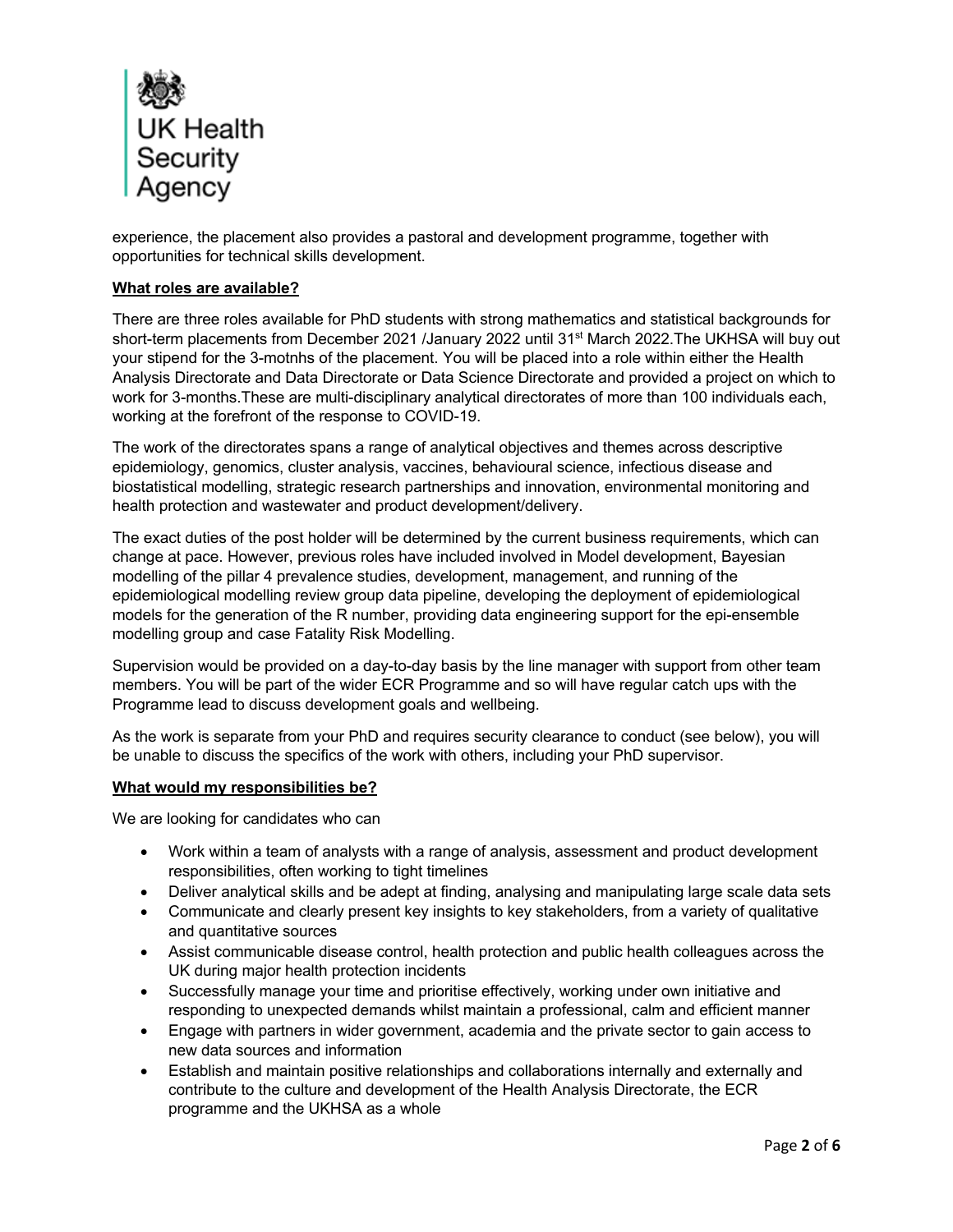

# **What knowledge and experience do I need?**

## **Essential**

- A PhD student who can work across different disciplines and specialises in epidemiology, statistics or mathematics or an allied discipline Experience in either R or Python or an equivalent mathematical programming language
- Excellent oral and written communication skills with proven presentation and scientific report writing skills
- Experience of working with complex and large datasets and information feeds to draw relevant conclusions
- Experience of working at pace to deadlines across multiple projects, being flexible and adaptable to change
- Able to build and maintain effective relationships with co-workers and key stakeholders across government and other departments to source data, enhance your analysis or set requirements
- Demonstrable experience of strong stakeholder management, both written and verbal, utilising your presentational skills to turn analysis into accessible and engaging products and presenting them to stakeholders

## **Desirable**

- Experience in GIS, network analysis or SQL is desirable
- Knowledge and experience of common statistical tests, analyses and interpretation of results
- Experience of building and validating numerical mathematical models (preferably with a Bayesian element), interpreting and evaluating epidemiological data, sensitive health data analyses and performing analytical epidemiology in outbreak situation

The desirable skills can be developed in post.

#### **What qualifications do I need?**

#### **Essential**

- Enrolled on a PhD in a relevant discipline (e.g., Statistics, Mathematics, Data science, Research methods, Genomics, Public health policy, Epidemiology, Infectious diseases, Social and Behavioural Sciences or similar)
- A 2:1 degree in a relevant discipline (e.g. Statistics, Mathematics, Biological Sciences, Social Research or similar)

#### **What technical skills do I need?**

We'll assess you against these technical skills during the selection process:

• Use of new data sources to solve complex analytical questions, this may refer to a data set presented during the interview for those candidates invited for interview.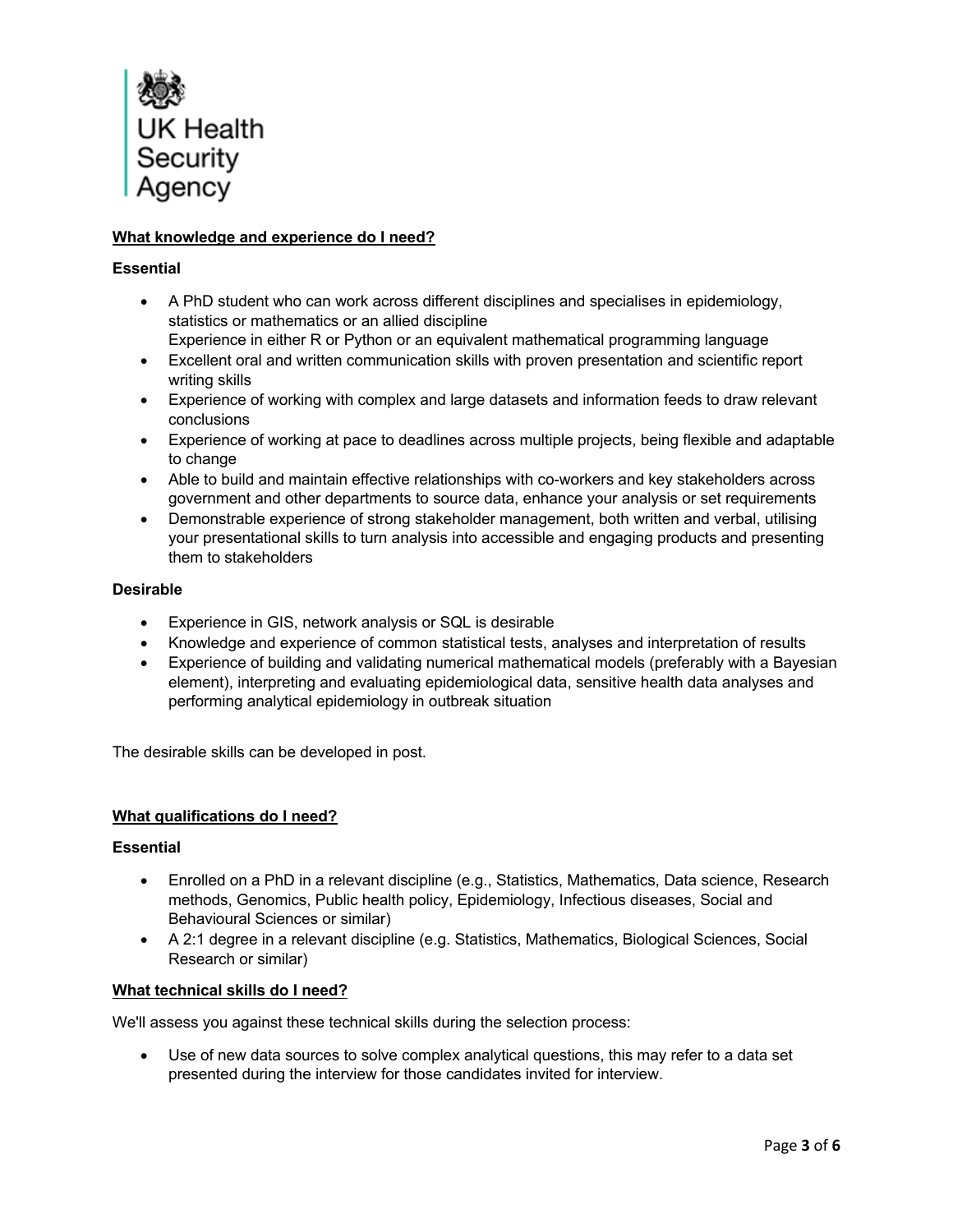

- Understanding of epidemiological techniques and their application to real-world, complex problems
- Application and interpretation of new or incomplete data sets
- Presentation and visualisation of complex data

We ask for evidence of these technical skills on your application form:

• Application and interpretation of new or incomplete data sets

### **What are the benefits?**

Visiting worker agreement with UKHSA that enables access to the below:

- Stipend reimbursement for 3 months, paid to your University/Research Body.
- Travel expenses up to the value of £2,400 for the duration of the placement, on provision of approved receipts
- A development opportunity to gain experience, exposure, skills, knowledge and network
- Access to ECR Training Programme, previous sessions have included Leadership, Constructive Conversations and Project Management
- Membership of the ECR Network, including a buddy system
- Access to the UKHSA Seminar programme (e.g. Lunch and learns, seminars and lectures with partners including the Alan Turing Institute and the Joint University Pandemic and Epidemic Response (JUNIPER) modelling consortium
- Learning and development tailored to your role
- An environment with flexible working options
- A culture encouraging inclusion and diversity
- An opportunity to understand how research impacts on policy and practice and have an insight into policy making.

#### **Where will I be located?**

Currently, this role will be home-based with travel to UKHSA office in London if required. Please note, the department may change the place of work to any place within reasonable travelling distance of your home address if there is a business need to do so. This should be considered when applying for this role. You must be a habitual resident in the UK to apply for this role and your home address, from which you would undertake this role if successful, must be in the UK.

#### **Security**

Successful candidates must pass a disclosure and barring security check.

People working with government assets must complete basic personnel security standard checks. As part of this you must provide appropriate documentation to verify ID, nationality, employment and/or academic history and criminal record (unspent convictions only).

UKHSA reserves the right to request additional security checks, should the nature of the work necessitate this.

#### **Nationality requirements**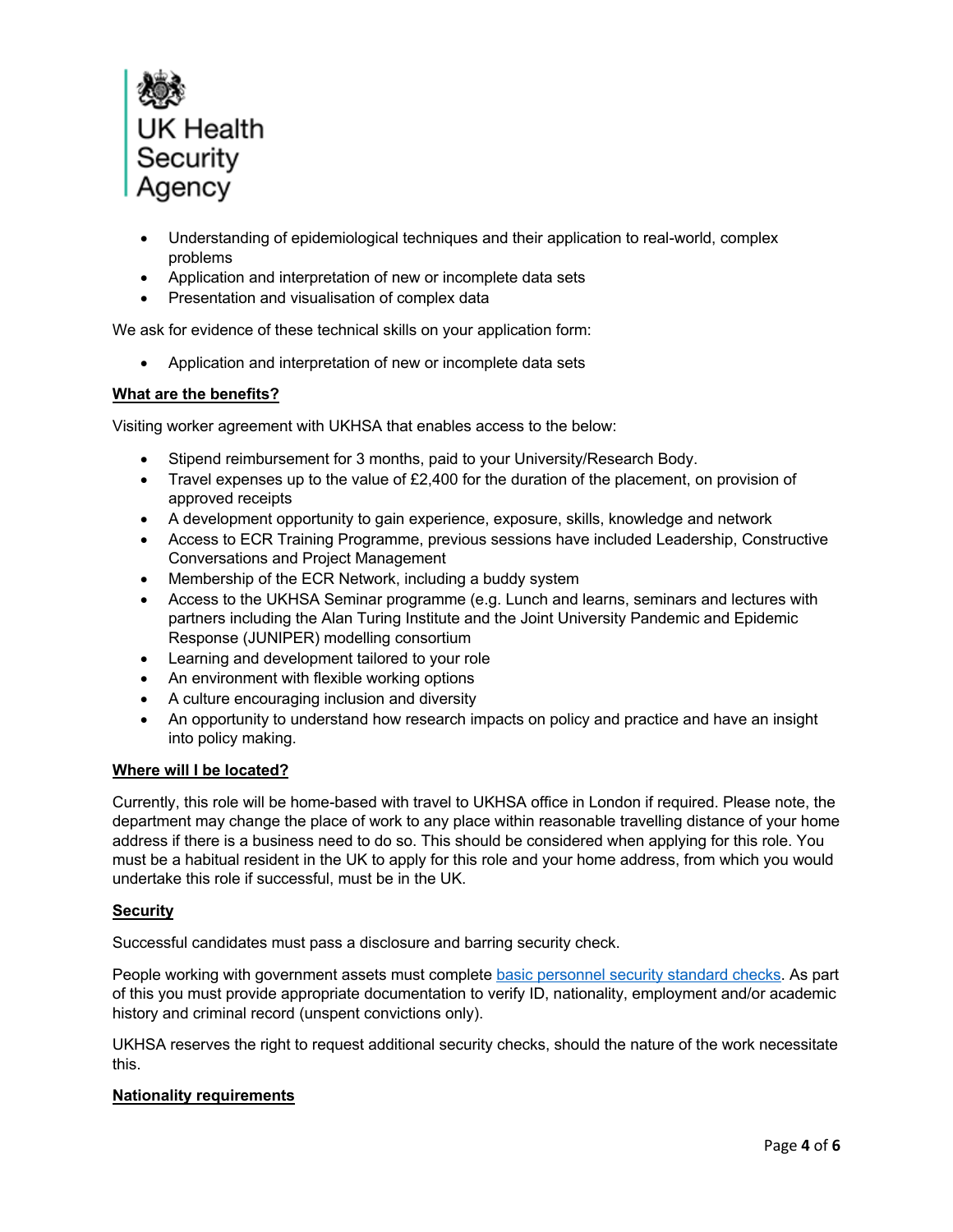

This job is broadly open to the following groups:

# UK nationals

Students who can demonstrate a right to work in the UK before starting the placement

# **How do I apply?**

- 1. If you have informal enquiries about the process of application, the UKHSA and the type of experience you will gain from the placement, please use the contacts below.
- 2. Please check that you have the permission of your supervisor (and funder, if applicable) to apply. You will need agreement that you can be released from your PhD (i.e. take a 3-month pause of studies) to take on the full-time position (37.5 hours FTE, or in line with student visa allowances).
- 3. Please send the below to JBC.researchandpartnerships@dhsc.gov.uk by 23:55 15<sup>th</sup> November 2021
	- a. Your CV (2 sides max) without identifying details (e.g. remove your name, contact details, academic institution)
	- b. Tell us about piece of analysis, including a description of the data sources, methods, limitations, results and conclusions (250 words)
	- c. A statement demonstrating application and interpretation of new or incomplete data sets (250 words)
	- d. Confirmation of relevant permission(s)
- 4. Applications will be assessed for suitability and candidates will be invited for an informal interview (via Microsoft Teams) with prospective line managers at UKHSA. The interview will include an assessment of technical skills. You will be provided with a 'data task' 1 hour prior to your interview slot via email. You will then present your analysis in a presentation during your interview. The data task is aimed at understanding how you approach the data and problem and there are no right or wrong answers.
- 5. Sifting and interview dates are to be confirmed. Feedback will only be provided if you attend an interview.
- 6. Applicants who are successful at interview will be invited to begin the security clearance procedures and be asked to sign the Visiting Worker Agreement. Appointment is subject to successful clearance of security checks, which must be completed before the placement can begin and an expected start date is December 21 or January 22. Students are advised to wait until their start date is confirmed, before 'pausing' their PhD.

In summary, applications will open from 11<sup>th</sup> October and close on 15<sup>th</sup> November 2021.

# **Reasonable Adjustment**

The Civil Service embraces diversity and promotes equal opportunities. As such, we run a Disability Confident Scheme (DCS) for candidates with disabilities who meet the minimum selection criteria. If you